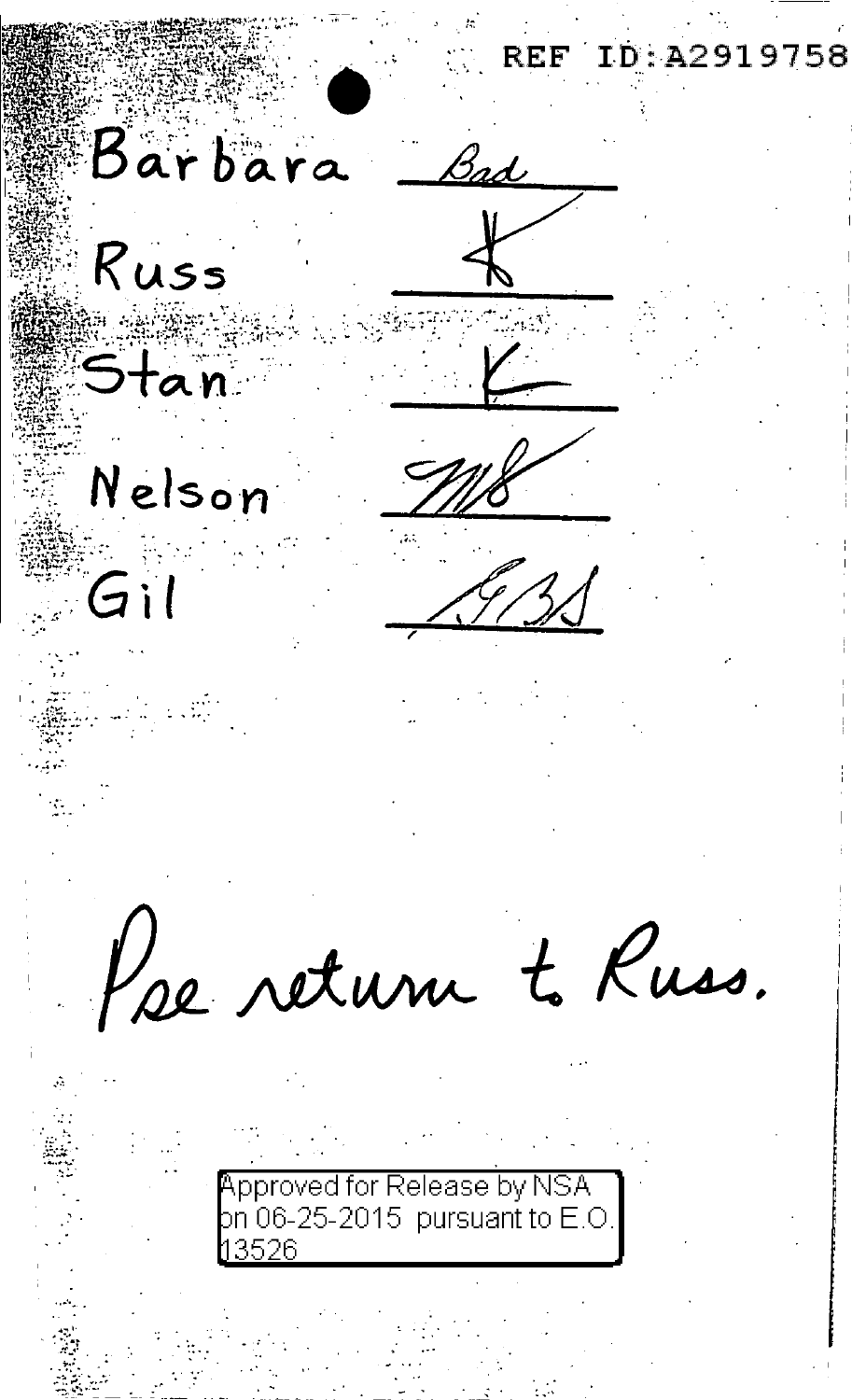$\frac{y}{45413}$ 

Straite and

## 13 July 1983

#### TO: DISTRIBUTION

Society of American Archivists Newsletter SUBJ:

## **FYI**

The attached article from the Society of American Archivists Newsletter concerning the Marshall Library matter was provided by Alan<br>Thompson at the National Archives. The article<br>is generally supportive of the government's right to protect national security information in private libraries.

JL LEVIN

Chief, Information Security Division

## DISTRIBUTION:

**DIR**  $D/DIR$  $C/S$ **GC DDPP** T54 SANNHOLD O<sub>4</sub>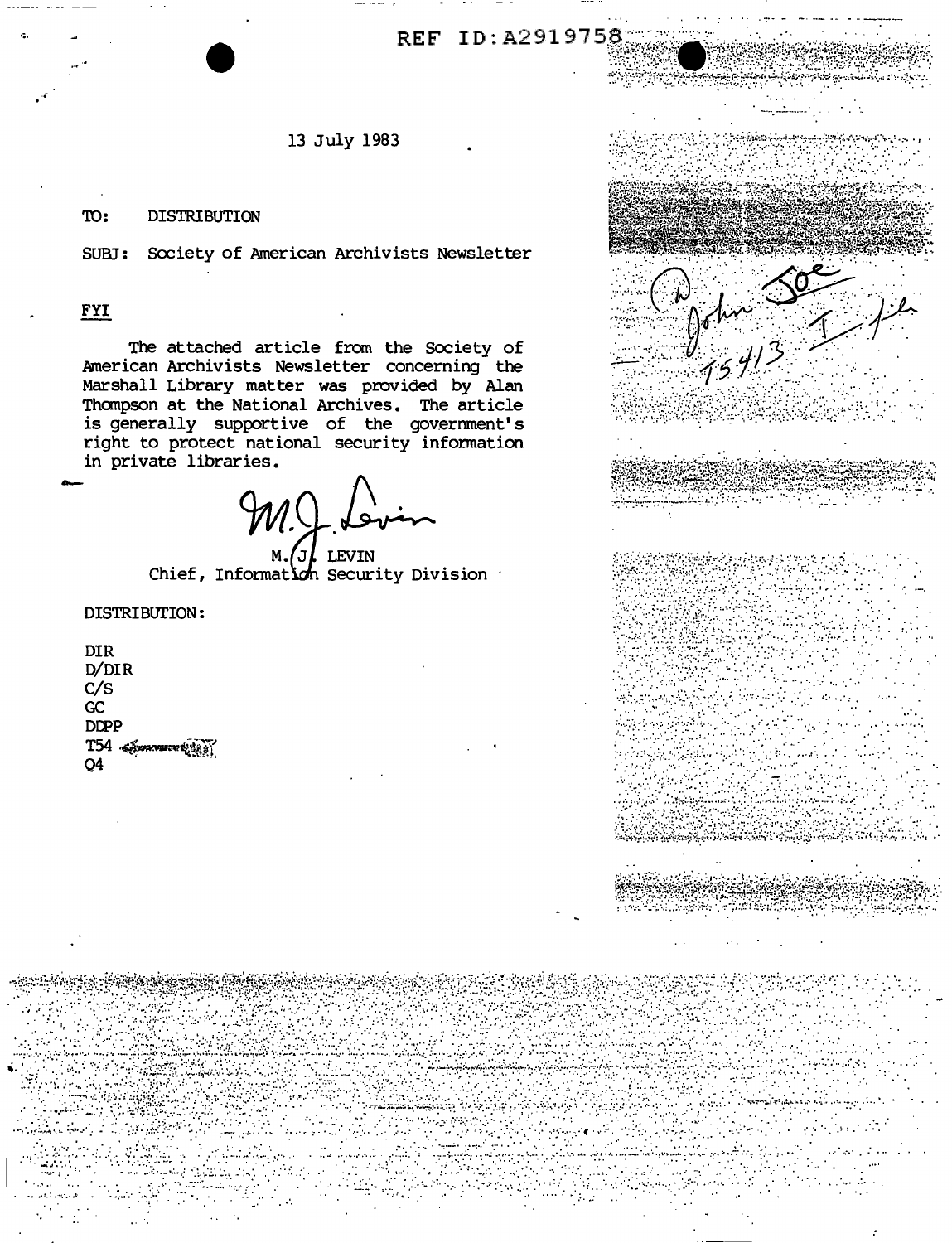

# **The Puzzle Palace: Archives and National Security**

In addition to the intelligence operations of the better-known· CIA and FBI, successive American presidents and their administrations have relied on the National Security Agency, established by Harry Truman in 1952. NSA was created not by law but by a top secret presidential memorandum addressed to the Secretary of State and Secretary of Defense. One of NSA's principal tasks is keeping secure codes for U.S. use and deciphering communications of foreign governments.

The first book-length study of NSA, James Bamford's *The Puaate Palace,* was published in 1982. The author, an investigative writer, cited research at the National Archives in accessioned records of the Departments of State, Defense, and Justice, and in NSA records released by the Agency after Freedom of Information Act requests. Additionally, Bamford cited the papers of William F. Friedman and General Marshall S. Carter., held by the George C. Marshall Research.Library, Lexington, Virginia.

Friedman, who died over a decade ago, was head of NSA's Code and Cipher Section. General Carter was director of NSA, 1965-69, and"is now president of the Marshall Library's governing board, the Marshall. Foundation.

In early 1983, NSA officials visited the Marshall Library as "part of our continuing review of research materials used by author James Bamford," according to General Lincoln Faurer, NSA director. Based on this review, Friedman materials which nJ.ready .had been used by Bamford were ordered closed to public access by NSA. The Carter papers used in the book had been withdrawn from public use at Carter's request after the publication of The Puzzle Palace, according to Bamford.

Research by the *SAA Newsletter* determined that NSA had reviewed the papers of Friedman at. least twice prior to Bamford's access to them. Selected Friedman materials had been closed by the Library during one of those reviews, in accordance with NSA's orders.

The Marshall Library has a long history of close cooperation with NSA. It exhibits museum items on loan from the Agency. Fred c. Hadsel, director of The George c. Marshall Research Foundation, told the *New York Times* that the foundation<sup>1</sup>s relationship with the government "is not and should not be (cont. on p. 2)

## 1983 Election Results

Andrea Hinding, University of Minnesota, was . elected vice president of SAA in the 1983 elections. She will become president at the 1984 annual meeting in Washington, DC. Hinding is an .SAA Fellow, a former Council member, and editor of Women's History Sources: A Guide to *Archives and Manuscripts Collections in the United States.* 

Three new Council members were elected. Because 1983-84 is the year of transition from an eightmember Council to one with nine members, newly elpcted Council members will serve terms of differing lengths. Elected to a three-year term was Linda Henry, American Psychiatric Association. John Fleckner, Smithsonian Institution was elected to a two-year term, and Kenneth Duckett, University nf Oregon, was elected to a one-year term.

 $\overline{\phantom{a}}$ 

**I** f ~ I

I<br>I de la propieta de la propieta de la propieta de la propieta de la propieta de la propieta de la propieta de<br>I de la propieta de la propieta de la propieta de la propieta de la propieta de la propieta de la propieta de

I

.Mary Jo Pugh, University of Michigan, Anne Diffendal, Nebraska State Historical Society, and.Diana Lachatanere, Schomburg Center for Research in Black Culture, were elected to the 1984 Nominating. Committee. Diffendal has been named to chair the group. SAA Members are invited to suggest candidates for vice president, Council, and Nominating Committee in the 1984 elections. Those suggestions should be sent to Anne Diffendal, Nebraska State Historical Society, 1500 "R" Street, Lincoln, NE 68508. The Committee also encourages participants in the 1983 annual meeting to bring names of suggested candidates to the Nominating Committee Open House, Thursday, October 6, from 11:15 am-12:lS pm.